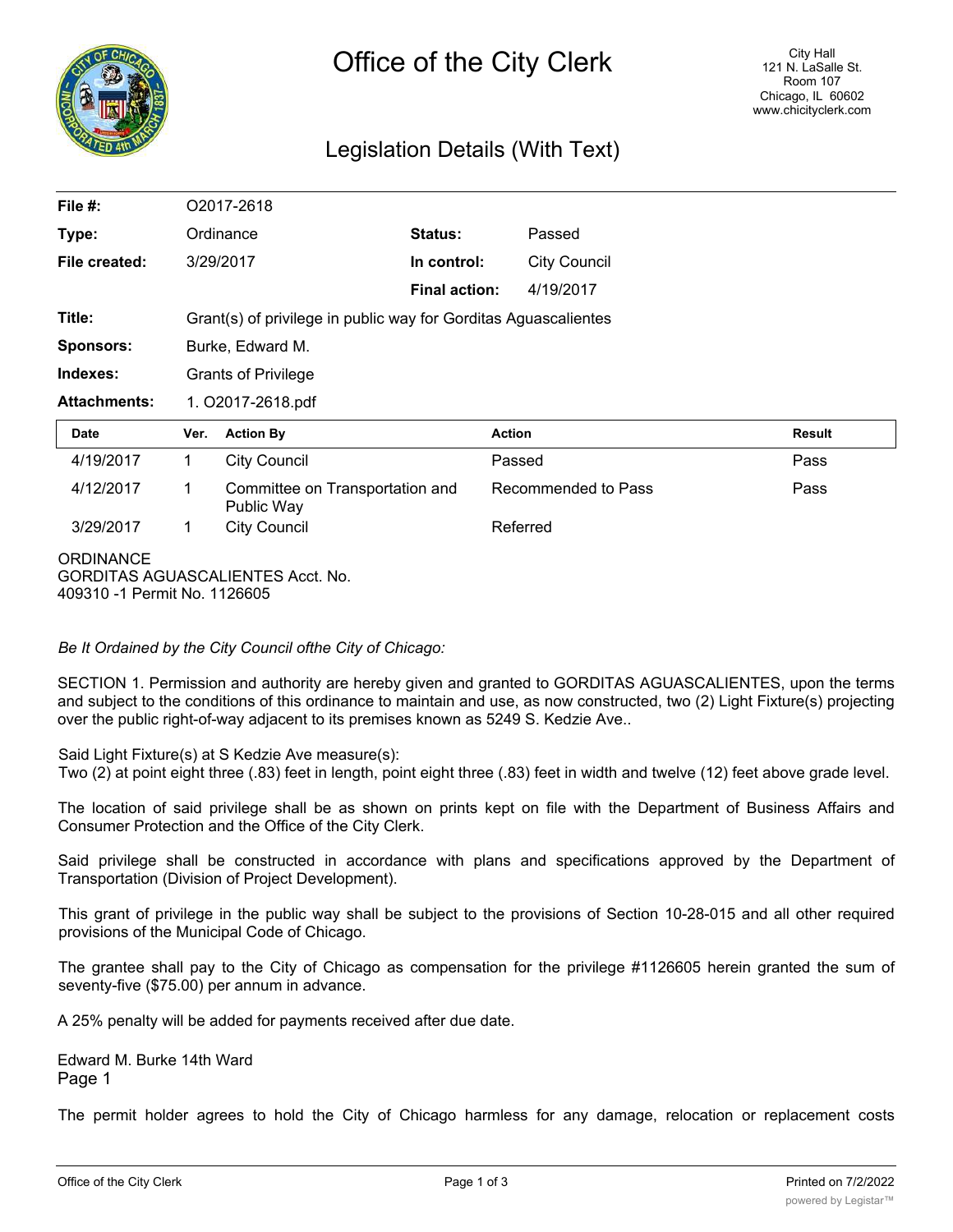# **File #:** O2017-2618, **Version:** 1

associated with damage, relocation or removal of private property caused by the City performing work in the public way.

Page  $2$  of  $5)$ ,

CITY OF CHICAGO BACP PWU BUNDLE PERMIT APPLICATION V 01 10 17

# **APPLICATION TO USE THE PUBLIC RIGHT OF WAY**

*EXAMPLE OF LIGHT(S) DRAWING*